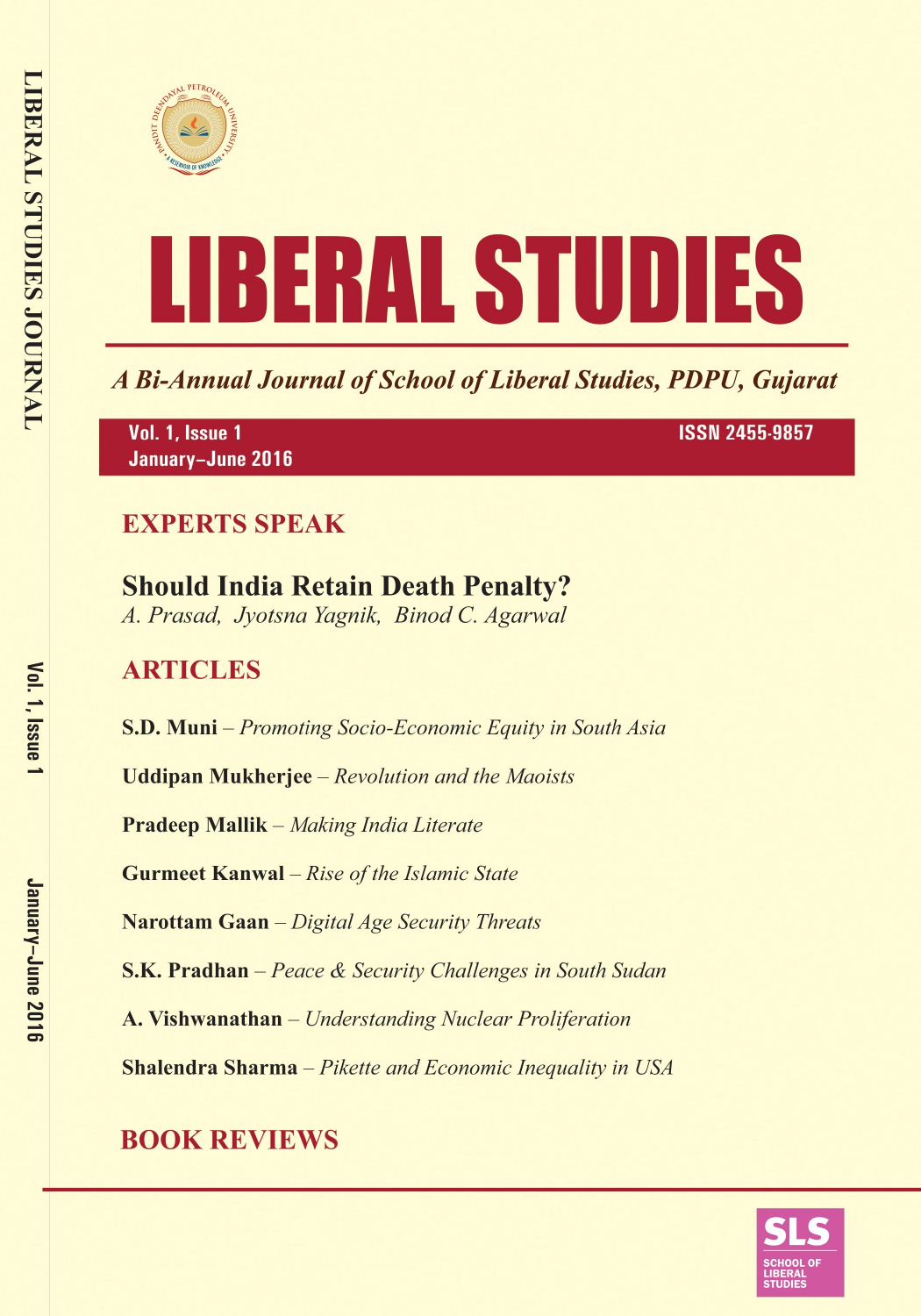### **Gurmeet Kanwal\***

### *Rise of the Islamic State: Dangerous New Threat to Stability in Strife-torn West Asia*

#### **New Threat in West Asia**

In the second week of November 2015, militants from Abu Bakr Al-Baghdadi's self-proclaimed Islamic Caliphate – also called ISIS, ISIL and Daesh – struck multiple targets in Beirut, Paris and Mali. Earlier, on 31 October, ISIS claimed to have brought down an Airbus aircraft of the Russian airliner Metrojet soon after it took off from the Sinai resort of Sharm el-Sheikh on a flight to St. Petersburg.

Upping the ante in West Asia by several notches, President Francois Hollande of France virtually declared war on the ISIS and sent a nuclear-powered aircraft carrier to the region. In order to better coordinate US air strikes, President Barack Obama approved the deployment of 50 Special Forces personnel to fight the Islamic State. And, President Vladimir Putin of Russia joined in with air strikes. One Russian fighter aircraft was reportedly shot down by Turkey for violating its air space.

During the Cold War, the state of turmoil in West Asia used to be an accurate barometer of the world's political climate. At that time, the two superpowers jockeyed for power and influence in the oil rich region through their proxies but were not directly involved in any of the conflicts in the region. That situation has now changed and both Russia and the United States are now direct participants in the crisis in Iraq and Syria.

In the current manifestation of instability in the perpetually strife-torn West Asian region, the charge is led by the virulently radical Sunni militants of the Islamic Caliphate proclaimed by Abu Bakr al-Baghdadi. The ISIS is engaged

The author is Adjunct Fellow, Wadhwani Chair in US-India Policy Studies, Center for Strategic and International Studies (CSIS), Washington, D.C. Also, former Director, Centre for Land Warfare Studies (CLAWS), New Delhi.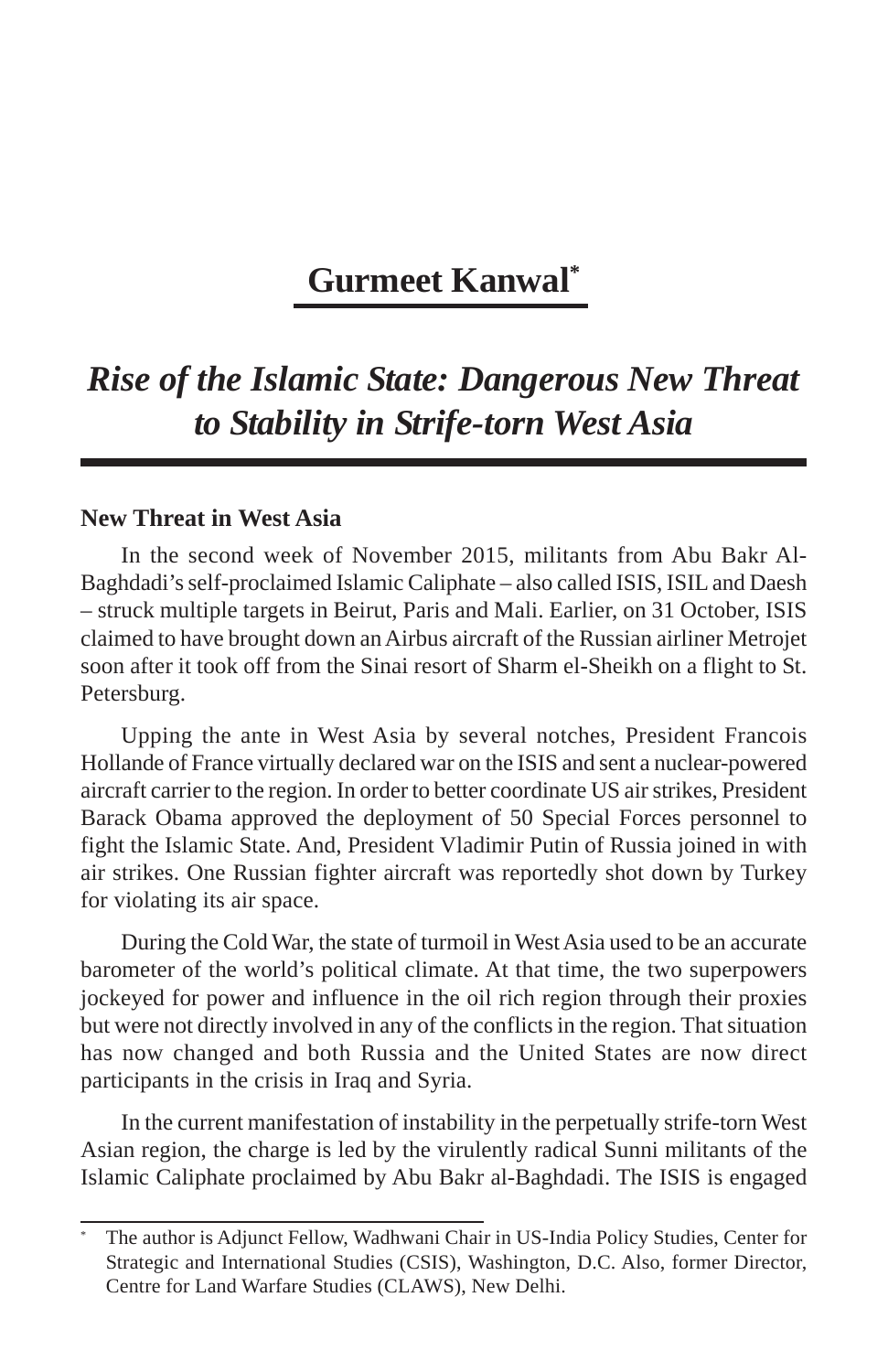in a vicious fight with the armed forces of Iraq and Syria and the Peshmerga – forces of the Kurdistan Regional Government (KRG) from the Kurdish belt along the Iraq-Turkey border. It has captured territory in Iraq and Syria and demonstrated its ability to defend its gains. In the civil war that has been raging in Syria since 2012, almost 2,50,000 people have been killed and thousands of refugees have begun migrating to Europe; many hundreds have perished in the attempt.

Further west, Palestinian attackers backed by the Fatah and Hamas have been clashing with the Israeli security forces on a daily basis, with casualties on both sides. The growing violence, attributed to Palestinian anger with Israel's continuing occupation, has sparked fears of a new intifada on multiple fronts. Disagreements over prayers at the Temple Mount and the Al-Aqsa mosque in Israel-controlled East Jerusalem are aggravating the tensions. Elsewhere, not too far away in Africa, Egypt, Libya and Tunisia are still mired in the aftermath of the tribulations of the Arab Spring and armed conflict continues in South Sudan that became independent in 2011. On the Arabian Peninsula, Saudi Arabia is engaged in fighting the Houthis on its border with Yemen and making heavy weather of it.

The security environment in the perpetually strife-torn West Asian region has deteriorated so rapidly in recent years that the region has become an area of extreme concern for the international community. The advent of the Islamic Caliphate, driven by ultra hard-line Sunni fighters, poses a new challenge to peace and stability in a region that supplies much of the world's oil and gas. The real long-term danger arises from the inability of Iraq and Syria to eliminate the threat posed to their sovereignty by the ISIS. Syria's long-term ally Iran – and its proxy the Hezbollah, the Shia militia based in Lebanon – have come to Syria's aid and deployed their forces to fight the ISIS, but the militia has shown remarkable resilience.

#### **Triumphant March of the Islamic State**

The newly proclaimed Islamic Caliphate headed by Abu Bakr al-Baghdadi – believed by some to have been killed in an air strike, is also called ISIS (the Islamic State in Iraq and Syria); ISIL (the Islamic State in Iraq and al-Sham or Islamic State in Iraq and the Levant); and, Daesh. Its leadership's ideology is so primitive and barbaric that Osama bin Laden is reported to have declined to have anything to do with them when they had approached him. The videotaped beheading of three innocent hostages, released on social media, exemplified its brutality.

Though it was quite obviously planned over a decade, the actual rise of the Caliphate began just over a year ago. After capturing Faluja in January and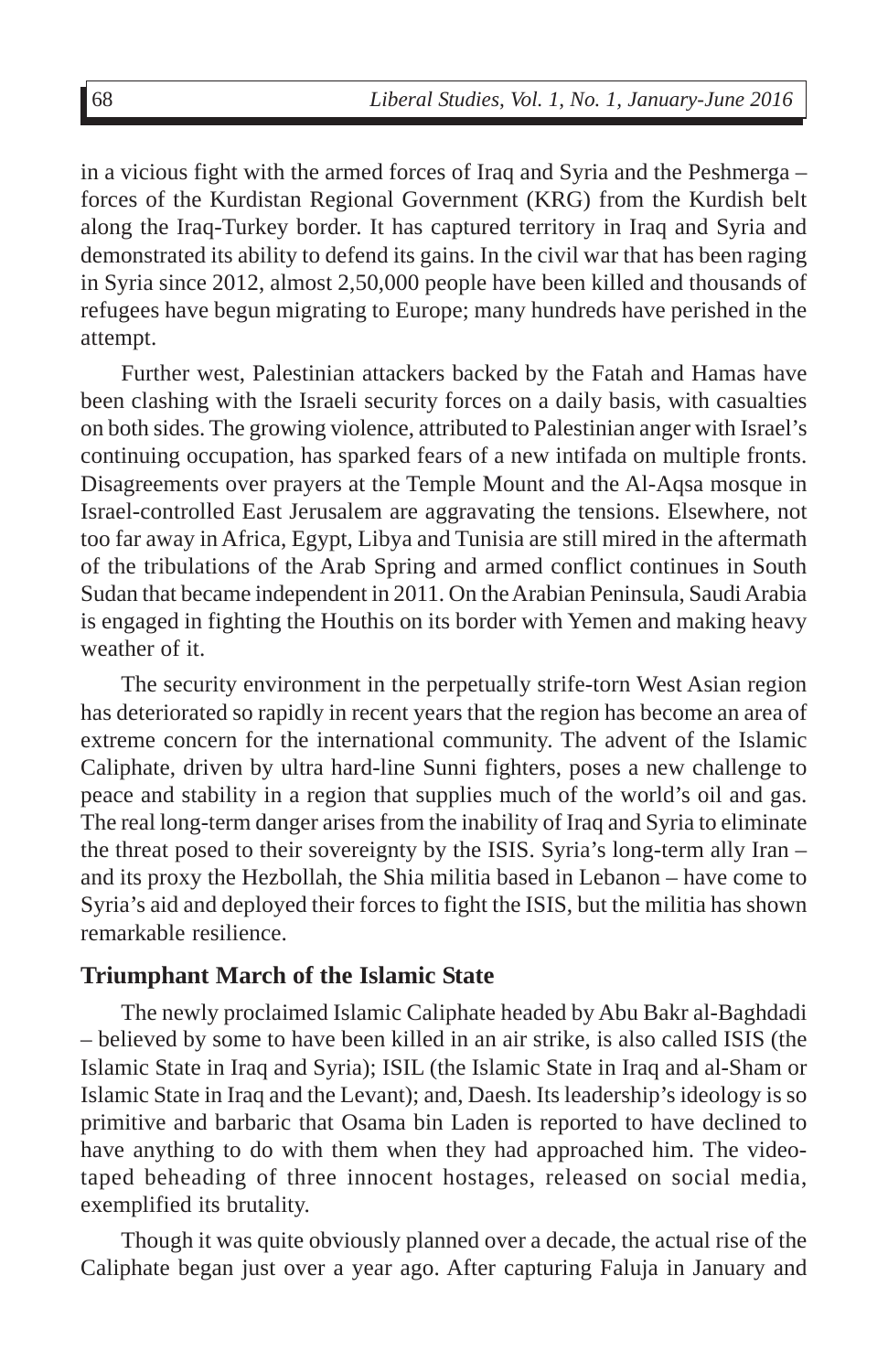Mosul in June 2014, ISIS fighters made rapid progress in advancing along the Euphrates River in Anbar Province of Iraq and have succeeded in holding on to their gains. In Syria, the militia of the Islamic State has consolidated its hold over the eastern provinces bordering Anbar Province of Iraq. President Bashar al-Assad's forces have managed to retain control over Damascus and the area up to the Mediterranean Sea. The 'Nusra Front', the Syrian affiliate of the Al Qaeda, controls most of northwest Syria and is gradually gaining ground. Syrian rebels known as the 'Southern Front' are continuing to fight President Assad's forces while avoiding clashes with the Nusra Front. In the north, the 'Free Syrian Army' has a tenuous foothold over a small patch of territory.

On 17 May 2015, the Iraqi city of Ramadi, the capital of Anbar Province, had fallen to the militia of the so-called Islamic Caliphate. Soon after this, on 21 May, the fighters captured the ancient Syrian city of Palmyra. Syria had lost Bosra in March and Yarmouk in April. And, as if to prove that their tentacles ran wide, on a single day in the last week of June 2015, terrorists owing allegiance to the Islamic State struck targets across three continents in France, Kuwait and Tunisia and left many people dead and wounded. With the capture of Ramadi (re-captured by the Iraqis in October 2015), Palmyra, Bosra and Yarmouk, the vicious fighters have extended the area under their control to about 10 million people and almost 95,000 sq. km of mainly Sunni territory, straddling the border between Iraq and Syria. They have also captured about half the gas and oil fields and have begun to offer some rudimentary administrative services.

The triumphant march of the virulently radical Sunni militants of the Islamic State has been halted, but virtually on the gates of Baghdad. The militia of the Islamic State, numbering between 20,000 and 30,000, now control large parts of the border between Syria and Iraq and have seized key border crossings on the Syrian border with Jordan. The Iraqi Security Forces (ISF) have succeeded in preventing the loss of additional territory, with help from the Iranian-supported Shia militia fighters called Hashid al-Shabi or Popular Mobilisation Units. In fact, together they recaptured the Baiji oil refinery on 24 October 2015. Simultaneous attacks are now being planned so as to divide and stretch the ISIS militia. Unless Sunni tribes can also be persuaded to join the fight, the fightback will remain weak.

Air strikes against the ISIS militia are being launched by Australia, Britain, Canada, France and the United States and five Arab countries (Bahrain, Jordan, Saudi Arabia, Qatar and the United Arab Emirates). Tunisia may soon join this coalition. Only the Peshmerga, Kurdish freedom fighters, have held their own. If left unchecked, the threat posed by the ISIS has the potential to spread rapidly across the Sunni Muslim world, including to the Indian sub-continent.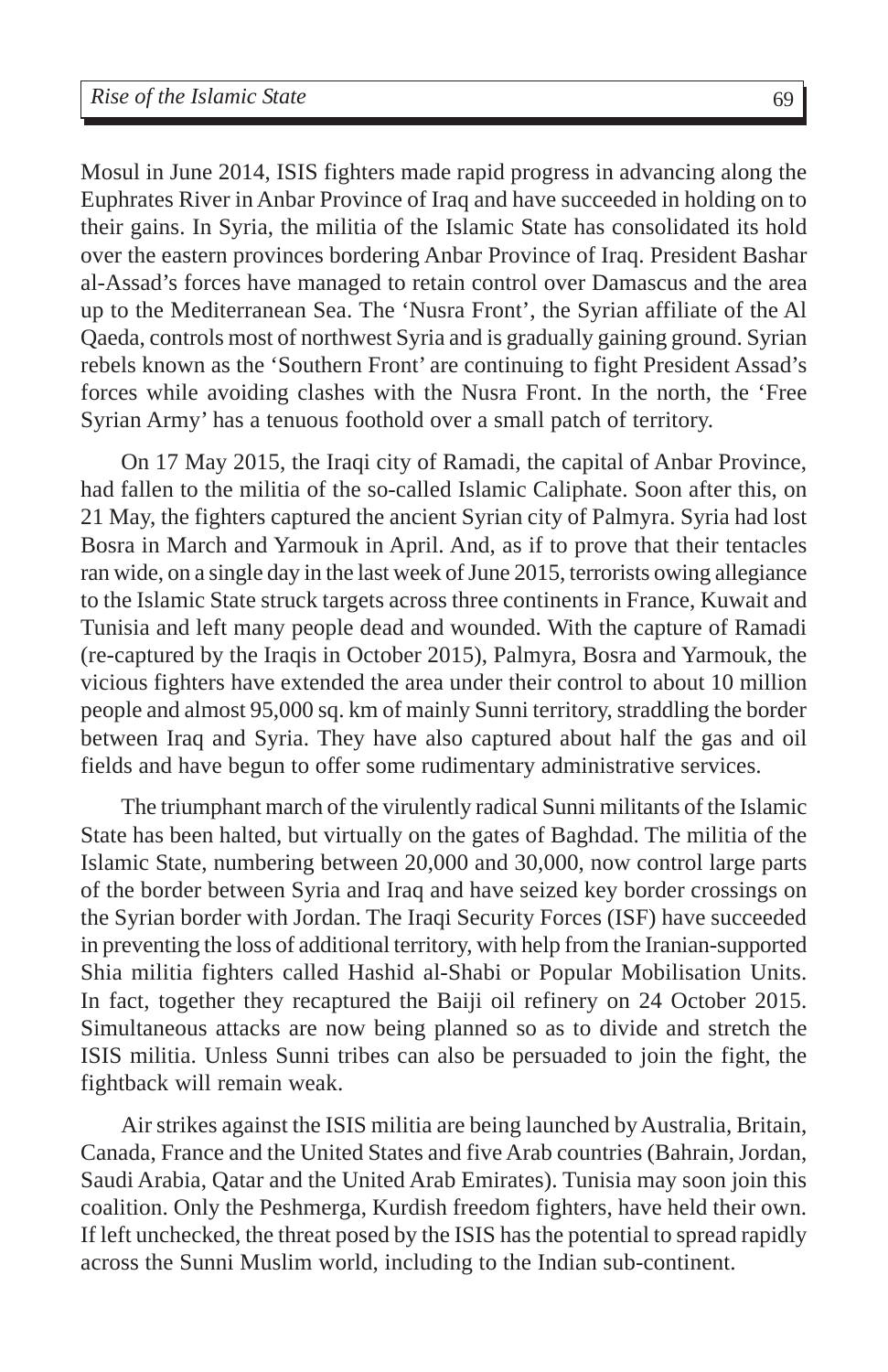

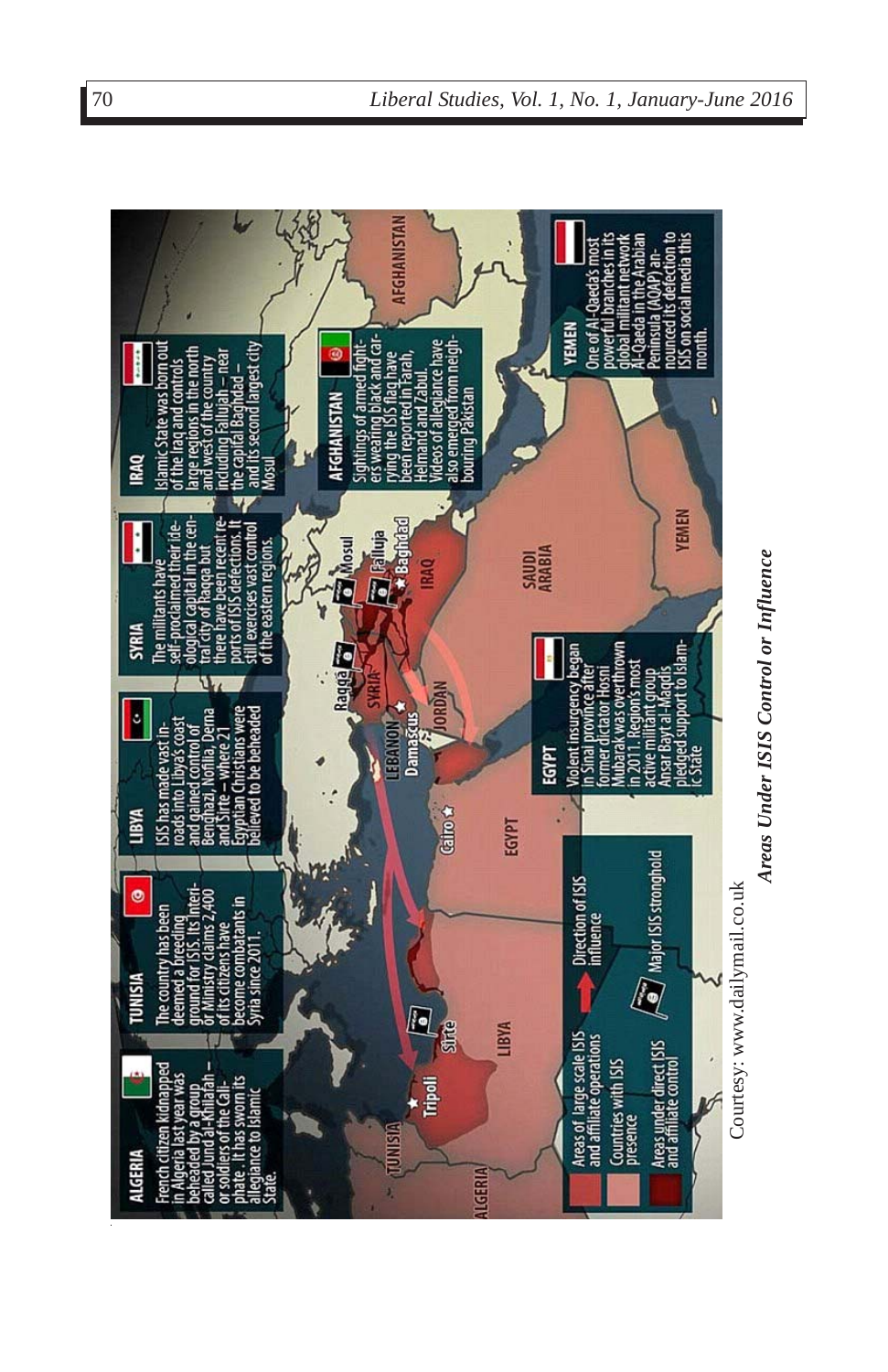#### **Volatile Region**

The ongoing civil war in Iraq and Syria and the sudden flare up between Israel and the Palestinian Hamas in June-July 2014 are only the latest manifestation of conflict in West Asia that is driven by unstable states and deep-rooted sectarian divisions in society and the deep rooted interest of the West in oil. Although most 'balance of power' rivalries and superpower proxy wars have now ended, West Asia is still the hunting ground of superpowers and remains the most unstable region in the world.

Stretching from the edge of the Indian Sub-continent in the east to the Horn of Africa in the west, West Asia has often been called the 'Arc of Crisis'. The popular image of West Asian instability is that of a chaotic world, crumbling everywhere and always falling apart, an area governed by abrupt, sweeping changes and unpredictable developments. The West Asian states are locked in internecine quarrels due to religious, ethnic or historical rivalries and inherited colonial legacies such as boundary disputes. West Asia is a house divided, an Islamic world divided against itself despite the strongest possible motive for unity – a shared hostility towards Zionism.

The long-standing Arab and Palestinian opposition to the existence of Israel as a nation-state and senseless terrorism directed against the Jews, have led Israel to pursue a belligerent foreign and national security policy that is not conducive to peace in the region. Israel's annexation of the whole of the West Bank and Gaza, as well as East Jerusalem and the Golan Heights in Syria in the 1980s was unacceptable to the Arabs and the Muslim world.

Israel's excursion deep into Lebanon in 1982, all the way up to Beirut, created more problems than it solved. The Palestine Liberation Organisation (PLO), whose evacuation from Lebanon was secured by Israel at great cost, was soon back in strength. Palestinian and Hizbollah terrorism has abated somewhat after Israel's pull-out from the occupied territories in Gaza and South Lebanon, but sporadic violence continues; and, Israel's on-off rocket, missile and air attacks against Hamas militiamen remain in the headlines.

The continuing deadlock over Palestine remains a vexatious issue. Though the world accepts the Palestinians' right to an autonomous state, the issue is still to be finally resolved. Prime Minister Yitzhak Rabin's historic handshake with Chairman Yasser Arafat in September 1993 appeared to have had the potential to change the course of history but has so far led only to a temporary reprieve. The installation of a Hamas-tolerant Palestinian government and the return to power of Benjamin Netanyahu in Israel have further exacerbated the situation.

Lebanon was more strife-riven and unstable during the last two decades of the twentieth century than at any other time in its bloody and chequered history.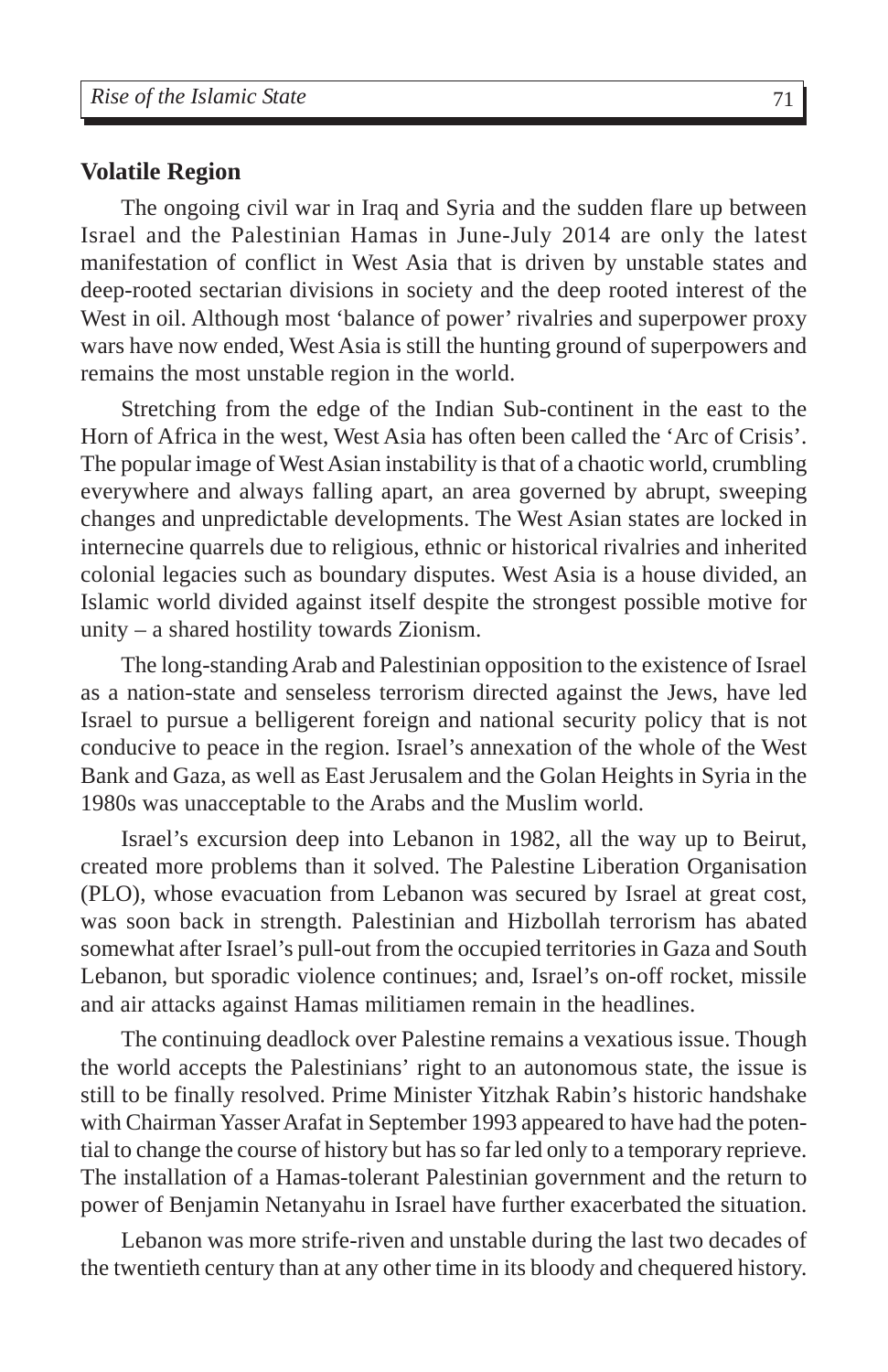The Israel-Lebanon conflict of July 2006, sparked by the capture of Israeli soldiers by the Hizbollah, was a new watershed in a volatile conflict zone. Without the presence of the United Nations Interim Force in Lebanon (UNIFIL) on the Israel-Lebanon border, daily incidents of terrorism and violence would have continued unabated.

The occupation of Iraq by the US-led coalition forces in 2003, ostensibly to capture and destroy Saddam Hussein's WMDs – which were never found – further destabilised the region, shattered Iraq's economy and drove up oil prices. The vacuum left behind in Iraq by the withdrawal of the US-led coalition forces in December 2011, led to the rise of Sunni militancy, which, in its early days, was supported by Saudi Arabia. The participation of a large number of Saudi nationals in the September 11 attacks in the US and Saudi support for Sunni uprisings, have gradually cooled the cosy relationship between the US and Saudi Arabia.

The Arab Spring protests in Syria, which began in March 2011, degenerated into a full-fledged civil war by July 2012. It has been reported that "President Bashar al-Assad's Alawite-controlled military has used chemical weapons, mass starvation, indiscriminate bombing of civilian areas and denial of drinking water to kill hundreds of thousands of mostly Sunni Syrians." The aim of the opposing forces is to overthrow Assad's Ba'ath government that has been in power since 1963. The main motives of the broad range of opposition groups, from Islamists to left-wing secular parties and youth activists, are to end repression and undertake political reform. Iran and Russia have traditionally supported the Assad government.

The European Union has estimated that almost 2,000 European citizens have joined the Jihadist groups fighting government forces. European governments are concerned that these battle-hardened combatants would pose a long-term security threat when they return. The crisis in Syria has led to the exodus of a large number of refugees and could soon assume ominous regional dimensions. It has already spilled over into Iraq in the form of a Shia-Sunni conflict.

#### **Weak Counter-strategy**

The arc of crisis is spreading gradually beyond West Asia and the ISIS militia is slowly but surely gaining ground. The Houthis of Yemen are fighting Saudi Arabian forces. ISIS fighters have been active in Algeria, Lebanon, Libya, Mali and Tunisia in recent months and Boko Haram, the militant Islamist group in Nigeria, has pledged allegiance to ISIS. ISIS has proved itself adept at fighting simultaneously on multiple fronts. Not surprisingly, the ISIS has carried the war into cyberspace and is deftly exploiting the Internet as an effective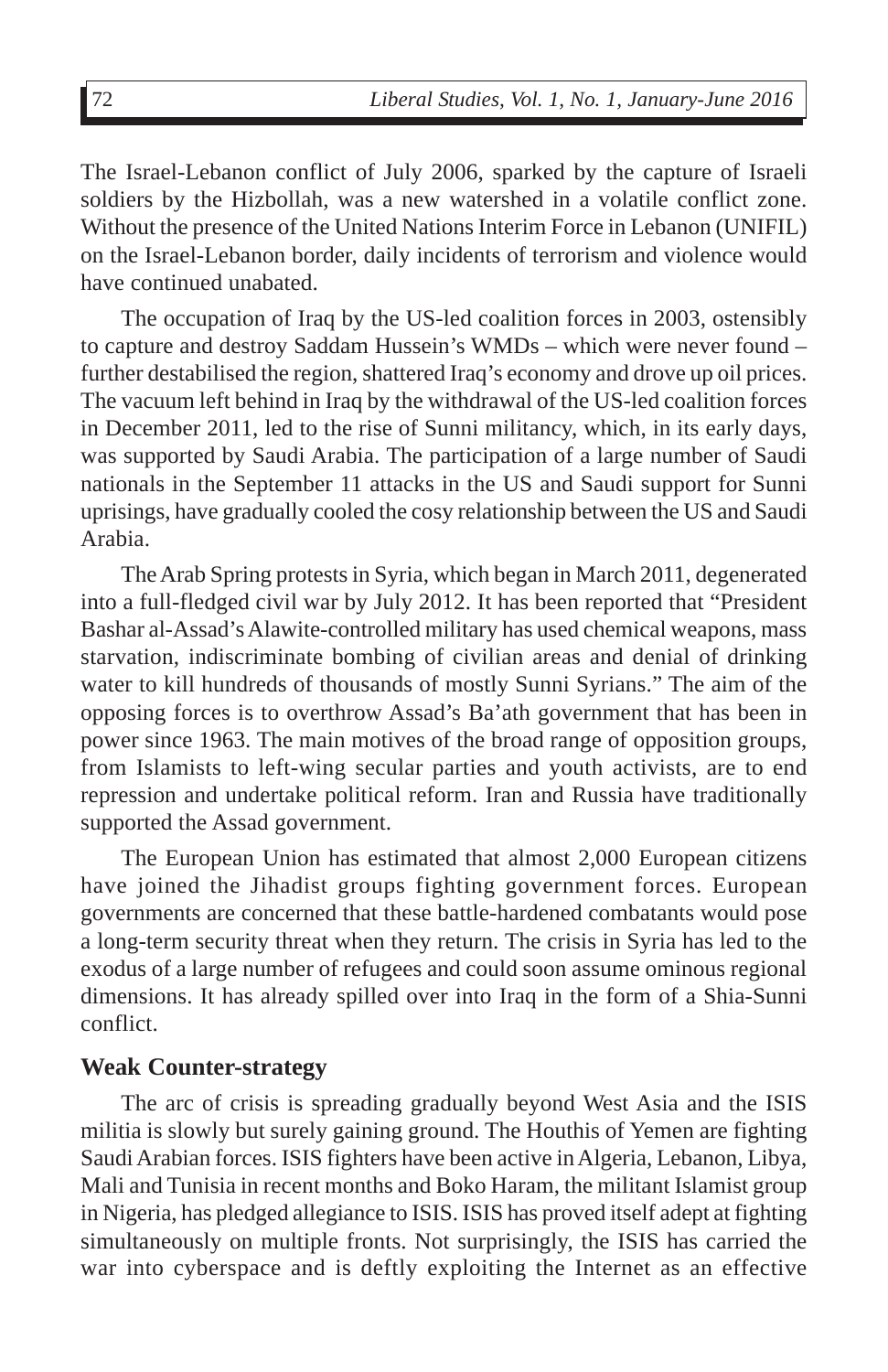propaganda tool to spread its message. It is using Facebook and bulletin boards to influence the minds of Muslim youth and gain recruits. The international community has not yet found an answer to this potent threat.

Significant help is being provided to the government of Iraq by the US and its allies. And, in a move that might be a game changer in the long run, the Peshmerga, forces of the Kurdistan Regional Government (KRG) that had captured oil-rich Kirkuk, regarded as the Kurd capital, have joined the fight against the ISIS in the Syrian border town of Kobani. Known as tough fighters, they are expected to drive the ISIS militia away from the areas claimed by the Kurds. So far, 5,00,000 to one million refugees have been added to the large number of displaced persons already struggling to stay alive in the steaming hot cauldron that is West Asia today.

After vacillating for several months and admitting that he had no strategy, President Obama decided to join the fight by launching air strikes against ISIS forces. In early-November 2014, President Obama approved the deployment of 1,500 additional troops to take the strength of ground troops to 3,500. Though they were initially given only a training and advisory role and confined to their bases, that policy is gradually changing. The US is likely to soon begin embedding its troops with the ISF in small numbers for specialised tasks such as forward air controllers and the coordination of intelligence.

The ISIS militia has managed to hold on to its gains despite the air strikes being launched by the United States and its allies and the help provided to the government of Iraq. The ISIS has absorbed the air strikes well, much like the Vietnamese did half a century ago. A major lesson that has emerged from the recent conflicts, particularly those in Afghanistan and Iraq, is that a guerrilla force that operates from safe havens among the rural population cannot be defeated from the air alone. The US, its allies and Russia are unlikely to prevail over the ISIS militia without committing troops on the ground to fight a longdrawn counter-insurgency war against them. The US is trying to prime the Iraqi forces to fight ISIS. This is a half-way option.

The ISIS militia faces no serious opposition on the ground except from the Kurdish Peshmerga. The Kurds are unlikely to be willing to fight beyond the land for which they seek autonomy. If the air strikes have achieved anything, these have been successful in buying time for the disorganised Iraqi forces to regroup to offer a more cohesive fight. The US has been arming the Syrian opposition led by the Free Syrian Army for several years to fight President Assad. It now hopes the Syrian opposition will join the fight against ISIS.

The US President is aware that American troops are not welcome in Iraq and even less so in Syria, besides the lack of support at home for involvement in yet another unwinnable war in West Asia. His administration is banking on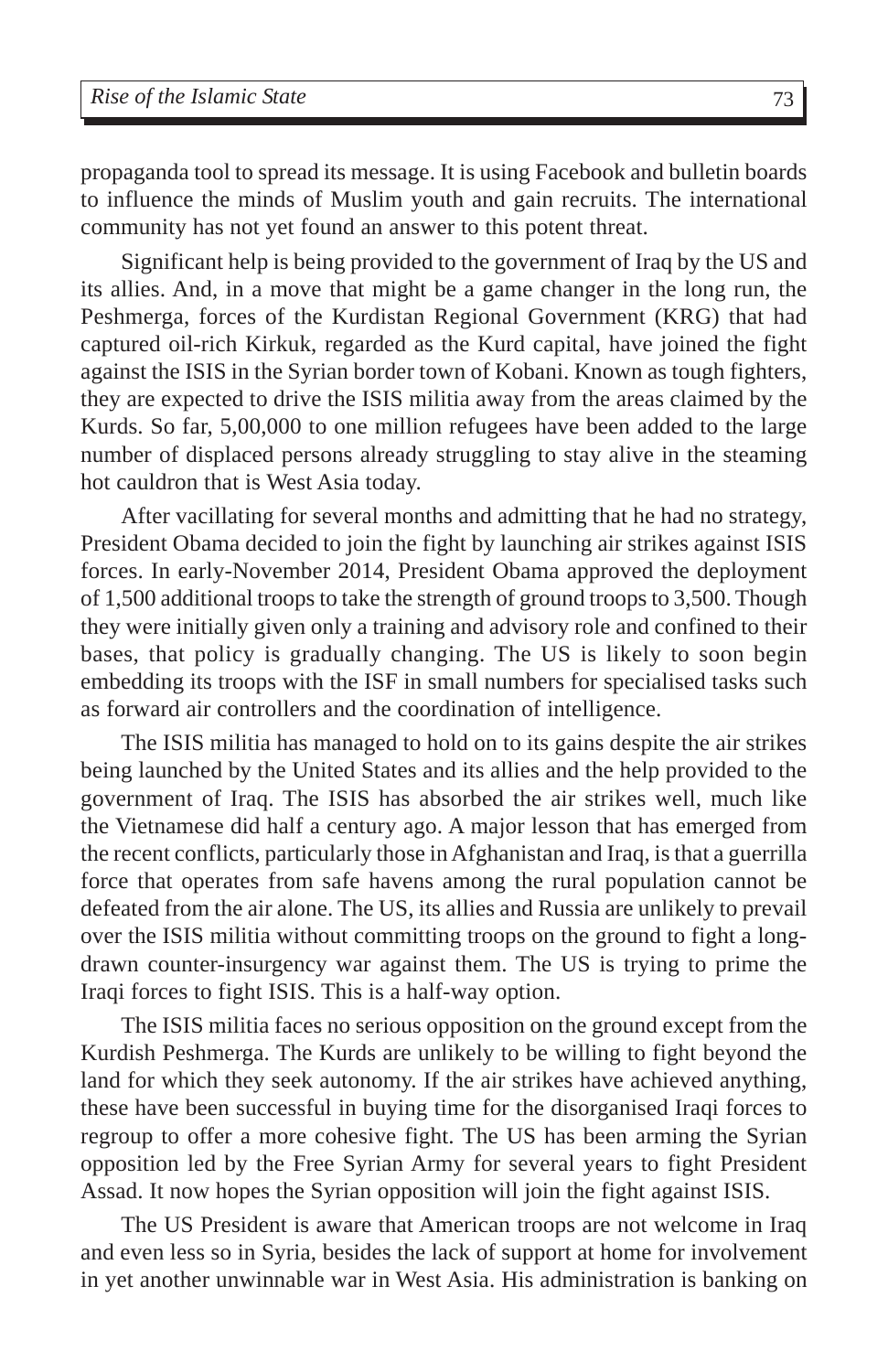hope and the passage of time to prevail over the ISIS militia. The President is hopeful that in due course the air campaign will begin to become effective, the Iraqi forces will become a more cohesive fighting force, and the Kurds will exert meaningful pressure on the ISIS militia from the north. The President forgets that hope is not a strategy.

At the very least, Special Forces must be employed to prevent the ISIS militia from consolidating its gains. Another pragmatic move would be to support the rise of a militarily strong Kurdistan as a bulwark against further ISIS expansion, but Turkey will have to be convinced that such a course of action is necessary. Jordan needs to be given the support necessary to thwart the growth of ISIS to the west.

Meanwhile, in a surprise move, Putin's Russia joined the fight on 30 September 2015, with the twin aims of defeating the ISIS and destroying anti-Assad forces. However, so far, the air strikes launched by the Russian air force have been directed mainly against the forces opposed to President Assad of Syria – the same militias that are being armed and supported by the US. Russian ground troops are also expected to join the fight soon. The Russians have also descended on Baghdad to establish a military intelligence coordination cell jointly with Iran, Iraq and Syria – a move that has not been appreciated by the Americans.

In a rare show of unity after the Paris attacks, the United Nations Security Council passed a unanimous resolution stating that "The Islamic State in Iraq and the Levant constitutes a global and unprecedented threat to international peace and security," and called upon all member states to join the fight against the ISIS.

Diplomatic moves have been initiated to coordinate operations and work together for peace and stability. The US and Russia agree that the objective of their interventions should be to end the civil war in Syria through a political deal and that both Iraq and Syria should remain united countries. They also agree that the ISIS extremists must be completely eliminated. Iran has agreed to join the negotiations to resolve the conflict in Syria. However, while the political objectives are similar, the methods being used to achieve them are different and are designed to extend the influence of each of the protagonists in the region.

#### **Implications for South Asia**

Al-Baghdadi has openly proclaimed the intention of ISIS to expand eastwards to establish the Islamic state of Khorasan that will include Afghanistan, the Central Asian Republics, eastern Iran and Pakistan. The final battle, Ghazwa-e-Hind – a term from Islamic mythology – will be fought to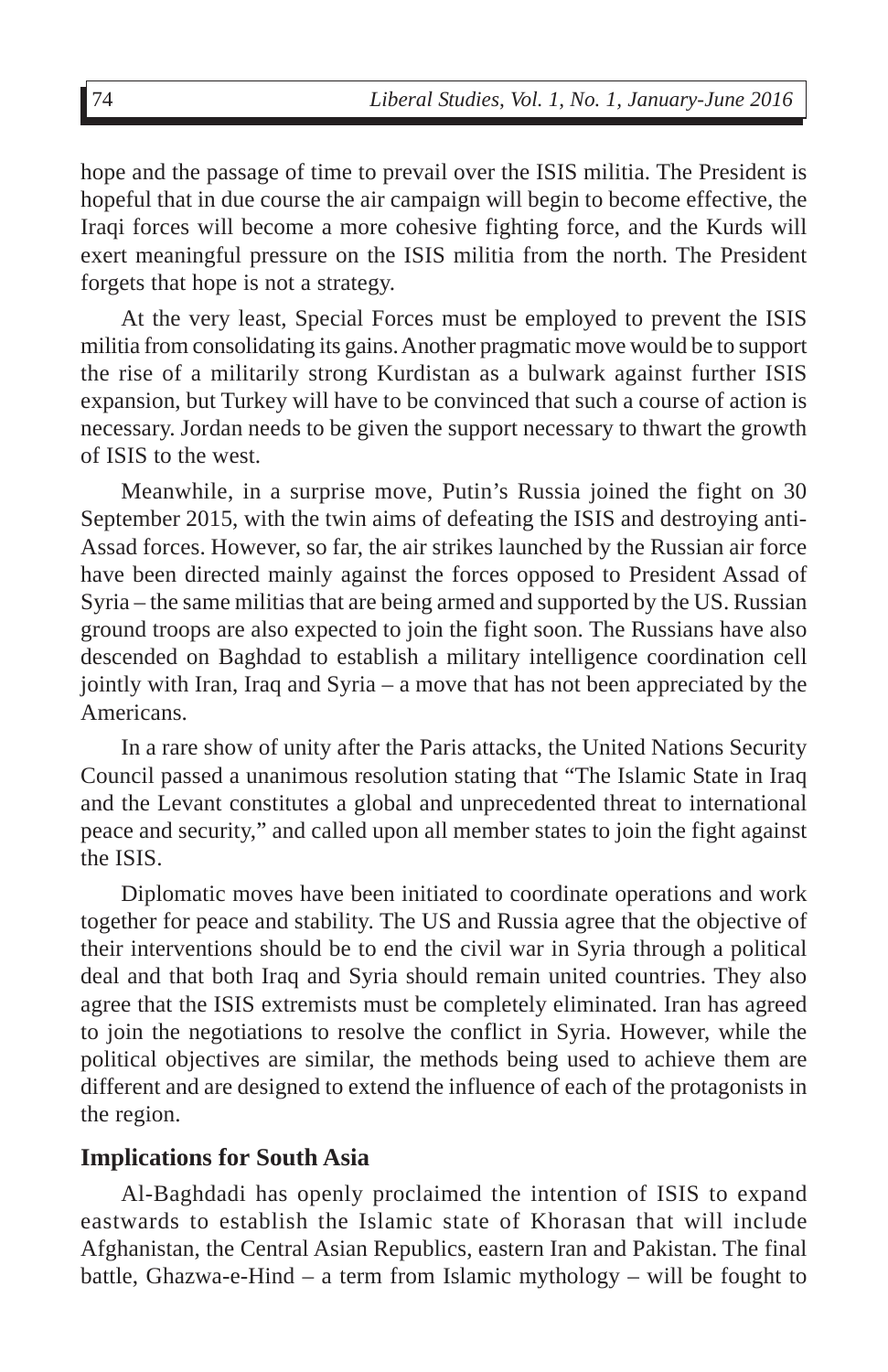extend the caliphate to India. An ISIS branch has already been established in the Indian sub-continent. Itis led by Muhsin al-Fadhli (he died in July 2015) and is based somewhere in Pakistan. Some factions of the TTP have declared their allegiance to al-Baghdadi. Afghanistan's new National Security Adviser, Mohammad Hanif Atmar, has said that the presence of Daesh or the ISIS is growing and that the group poses a threat to Afghan security. And, some ISIS flags have been seen sporadically in Srinagar.

Instability and superpower rivalry in West Asia does not augur well for India's national security and economic interests. Combined with the escalation of force levels in the Indian Ocean, the heightened tensions in West Asia may ultimately lead to a spill-over of the conflict to adjacent areas. India now imports almost 75 per cent of the oil required to fuel its growing economy and most of it comes from the Gulf. The long-drawn conflicts of the last two decades of the 20th century had forced India to buy oil at far greater cost from distant markets, with no assurance of guaranteed supplies. The 1991 oil shock had almost completely wrecked India's foreign exchange reserves. The situation could again become critical. Oil prices had shot up to 115 dollars per barrel in June 2014, soon after the Caliphate was proclaimed, but have since stabilised around 50- 60 dollars per barrel.

Since the early 1970s, Indian companies have been winning a large number of contracts to execute turnkey projects in West Asia. The conflict in the region has virtually sealed the prospects of any new contracts. Also, payments for the ongoing projects are not being made on schedule, leading to unabsorbable losses for the Indian firms involved, and a dwindling foreign exchange income from the region.

India also has a large diaspora in West Asia, which includes female workers. A large number of Indian workers continue to be employed in West Asia and their security is a major concern for the government. Some Indian nurses had been taken hostage by ISIS fighters, but were released unharmed. All of these together constitute important national interests, but cannot be classified as 'vital' interests. By definition, vital national interests must be defended by employing military force if necessary.

US officials have been dropping broad hints to the effect that India should join the US and its allies in fighting ISIS as it poses a long-term threat to India as well. India had been invited to send an infantry division to fight alongside the US-led coalition in Iraq in 2003. The Vajpayee government had wisely declined to get involved at that time as it was not a vital interest.

It must also be noted that India has the world's third largest Muslim population. Indian Muslims have remained detached from the ultra-radical ISIS and its aims and objectives, except for a handful of misguided youth who are